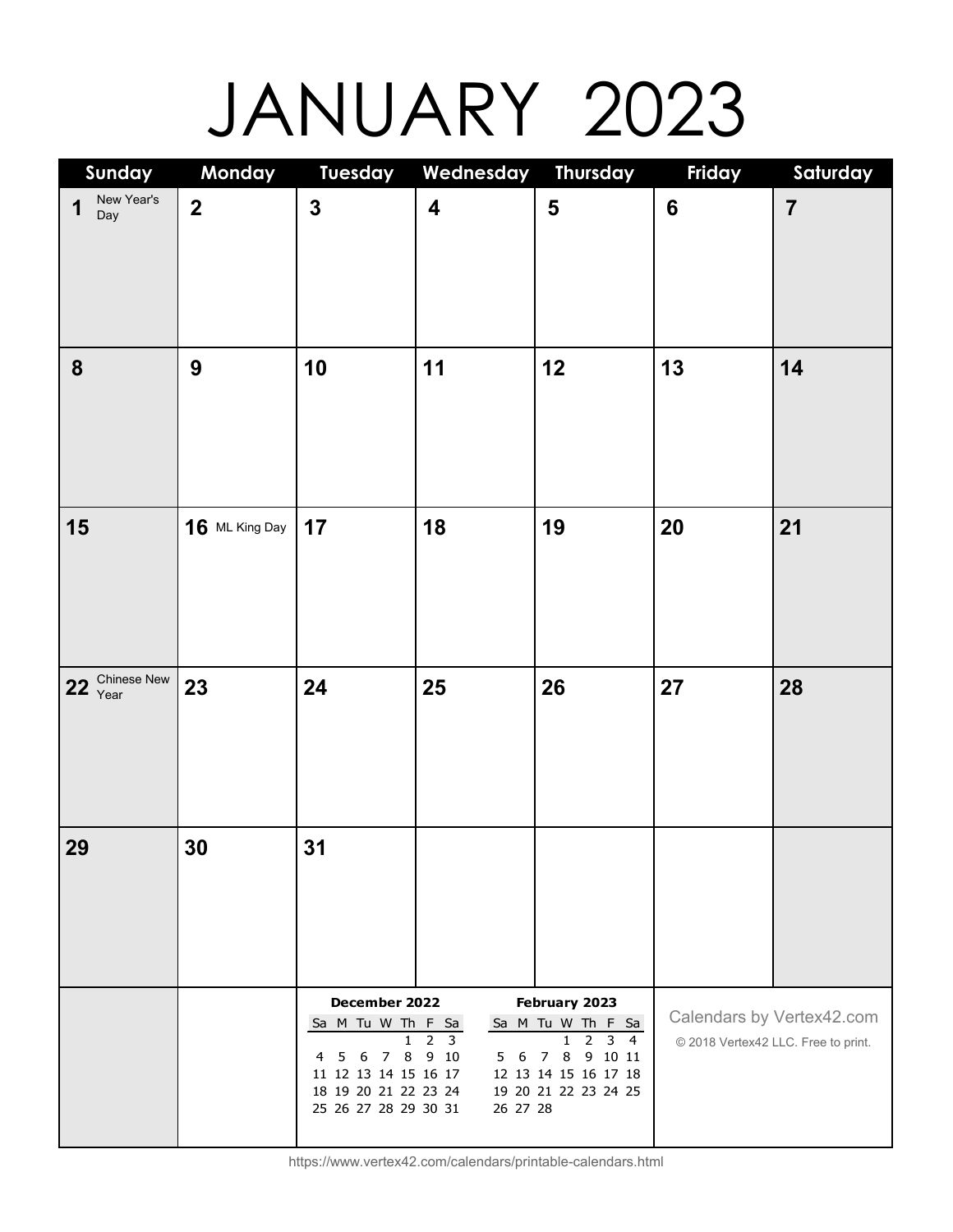## FEBRUARY 2023

| Sunday                    | Monday            | <b>Tuesday</b>                                  | Wednesday                                   | <b>Thursday</b>                             | Friday                  | Saturday                            |
|---------------------------|-------------------|-------------------------------------------------|---------------------------------------------|---------------------------------------------|-------------------------|-------------------------------------|
|                           |                   |                                                 | 1                                           | Groundhog<br>$\overline{\mathbf{2}}$<br>Day | $\overline{\mathbf{3}}$ | $\overline{\mathbf{4}}$             |
|                           |                   |                                                 |                                             |                                             |                         |                                     |
|                           |                   |                                                 |                                             |                                             |                         |                                     |
|                           |                   |                                                 |                                             |                                             |                         |                                     |
|                           |                   |                                                 |                                             |                                             |                         |                                     |
|                           |                   |                                                 |                                             |                                             |                         |                                     |
| $\overline{\mathbf{5}}$   | 6                 | $\overline{7}$                                  | 8                                           | 9                                           | 10                      | 11                                  |
|                           |                   |                                                 |                                             |                                             |                         |                                     |
|                           |                   |                                                 |                                             |                                             |                         |                                     |
|                           |                   |                                                 |                                             |                                             |                         |                                     |
|                           |                   |                                                 |                                             |                                             |                         |                                     |
| Lincoln's B-<br>12<br>Day | 13                | 14 $\frac{\text{Valentine's}}{\text{Day}}$      | 15                                          | 16                                          | 17                      | 18                                  |
|                           |                   |                                                 |                                             |                                             |                         |                                     |
|                           |                   |                                                 |                                             |                                             |                         |                                     |
|                           |                   |                                                 |                                             |                                             |                         |                                     |
|                           |                   |                                                 |                                             |                                             |                         |                                     |
| 19                        | Presidents'<br>20 | 21<br>Mardi Gras                                | $22 \, \frac{\text{Ash}}{\text{Wednesday}}$ | 23                                          | 24                      | 25                                  |
|                           | Day               |                                                 |                                             |                                             |                         |                                     |
|                           |                   |                                                 |                                             |                                             |                         |                                     |
|                           |                   |                                                 |                                             |                                             |                         |                                     |
|                           |                   |                                                 |                                             |                                             |                         |                                     |
|                           |                   |                                                 |                                             |                                             |                         |                                     |
| 26                        | 27                | 28                                              |                                             |                                             |                         |                                     |
|                           |                   |                                                 |                                             |                                             |                         |                                     |
|                           |                   |                                                 |                                             |                                             |                         |                                     |
|                           |                   |                                                 |                                             |                                             |                         |                                     |
|                           |                   |                                                 |                                             |                                             |                         |                                     |
|                           |                   | January 2023<br>Sa M Tu W Th F Sa               |                                             | <b>March 2023</b><br>Sa M Tu W Th F Sa      |                         | Calendars by Vertex42.com           |
|                           |                   | 2<br>3<br>$\overline{4}$<br>5 6<br>$\mathbf{1}$ | 7                                           | 2<br>$3 \quad 4$<br>1                       |                         | © 2018 Vertex42 LLC. Free to print. |
|                           |                   | 9 10 11 12 13 14<br>8<br>15 16 17 18 19 20 21   | 6<br>5.                                     | 8 9 10 11<br>7<br>12 13 14 15 16 17 18      |                         |                                     |
|                           |                   | 22 23 24 25 26 27 28<br>29 30 31                |                                             | 19 20 21 22 23 24 25<br>26 27 28 29 30 31   |                         |                                     |
|                           |                   |                                                 |                                             |                                             |                         |                                     |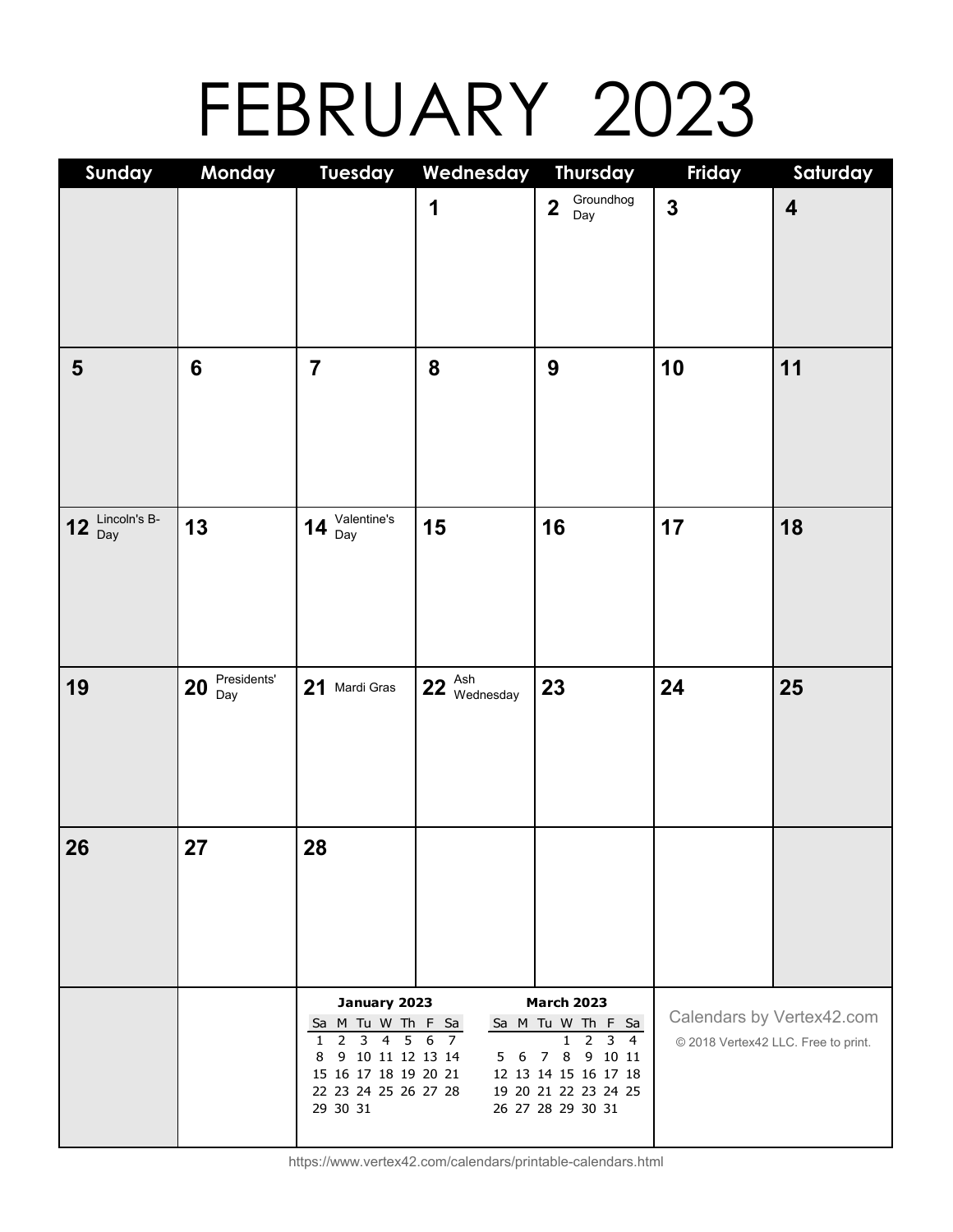### MARCH 2023

| Sunday                   | Monday                  | <b>Tuesday</b>                               | Wednesday Thursday                                  |                                                                                                                       | Friday        | Saturday                            |
|--------------------------|-------------------------|----------------------------------------------|-----------------------------------------------------|-----------------------------------------------------------------------------------------------------------------------|---------------|-------------------------------------|
|                          |                         |                                              | 1                                                   | $\mathbf{2}$                                                                                                          | $\mathbf{3}$  | $\overline{\mathbf{4}}$             |
|                          |                         |                                              |                                                     |                                                                                                                       |               |                                     |
|                          |                         |                                              |                                                     |                                                                                                                       |               |                                     |
| $\overline{\mathbf{5}}$  | $6\phantom{1}$          | $\overline{7}$                               | 8                                                   | $\boldsymbol{9}$                                                                                                      | 10            | 11                                  |
|                          |                         |                                              |                                                     |                                                                                                                       |               |                                     |
|                          |                         |                                              |                                                     |                                                                                                                       |               |                                     |
|                          |                         |                                              |                                                     |                                                                                                                       | St. Patrick's |                                     |
| Daylight<br>Saving<br>12 | 13                      | 14                                           | 15                                                  | 16                                                                                                                    | 17<br>Day     | 18                                  |
|                          |                         |                                              |                                                     |                                                                                                                       |               |                                     |
|                          |                         |                                              |                                                     |                                                                                                                       |               |                                     |
| 19                       | Vernal<br>equinox<br>20 | 21                                           | 22                                                  | $23 \overline{\smash{\big)}\ 23 \over \smash{\big)}\ \smash{\overbrace{\hspace{2.5cm}\text{Gamma}}}^{\text{Ramadan}}$ | 24            | 25                                  |
|                          |                         |                                              |                                                     |                                                                                                                       |               |                                     |
|                          |                         |                                              |                                                     |                                                                                                                       |               |                                     |
| 26<br>I                  | 27                      | 28                                           | 29                                                  | 30                                                                                                                    | 31            |                                     |
|                          |                         |                                              |                                                     |                                                                                                                       |               |                                     |
|                          |                         |                                              |                                                     |                                                                                                                       |               |                                     |
|                          |                         |                                              |                                                     |                                                                                                                       |               |                                     |
|                          |                         | February 2023<br>Sa M Tu W Th F Sa           |                                                     | <b>April 2023</b><br>Sa M Tu W Th F Sa                                                                                |               | Calendars by Vertex42.com           |
|                          |                         | 1<br>2<br>8<br>6<br>7<br>5                   | 3<br>$\overline{4}$<br>9 10 11<br>$\mathbf{2}$<br>3 | $\mathbf{1}$<br>6<br>78<br>5 <sub>1</sub><br>4                                                                        |               | © 2018 Vertex42 LLC. Free to print. |
|                          |                         | 12 13 14 15 16 17 18<br>19 20 21 22 23 24 25 | 9                                                   | 10 11 12 13 14 15<br>16 17 18 19 20 21 22                                                                             |               |                                     |
|                          |                         | 26 27 28                                     | 30                                                  | 23 24 25 26 27 28 29                                                                                                  |               |                                     |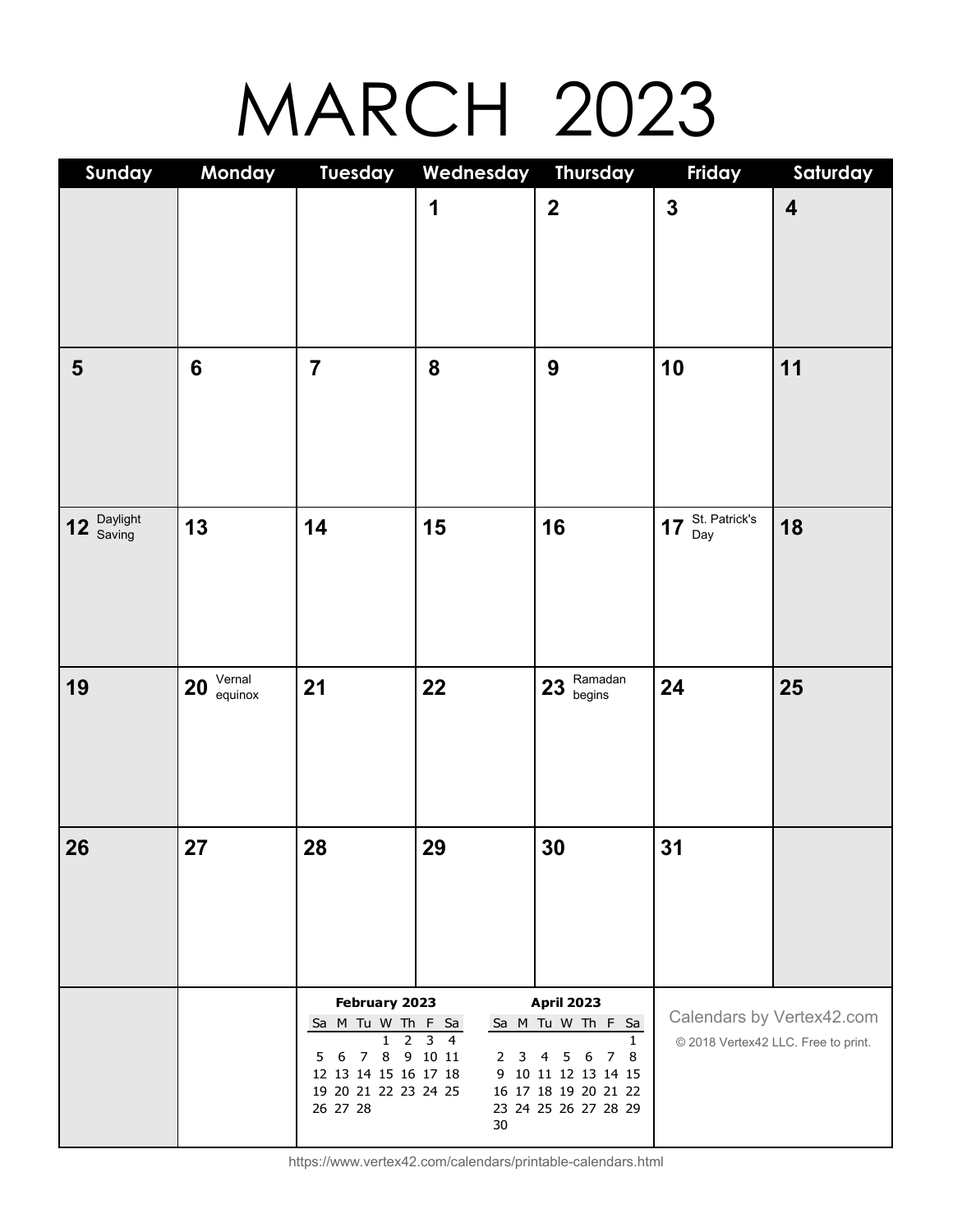### APRIL 2023

| Sunday           | Monday       | <b>Tuesday</b>                                                                                                                       | Wednesday                                                                                         | Thursday                                                                                                                            | Friday                              | Saturday                  |
|------------------|--------------|--------------------------------------------------------------------------------------------------------------------------------------|---------------------------------------------------------------------------------------------------|-------------------------------------------------------------------------------------------------------------------------------------|-------------------------------------|---------------------------|
|                  |              |                                                                                                                                      |                                                                                                   |                                                                                                                                     |                                     | April Fool's<br>1<br>Day  |
| $\boldsymbol{2}$ | $\mathbf{3}$ | $\overline{\mathbf{4}}$                                                                                                              | 5                                                                                                 | 6<br>Passover                                                                                                                       | Good Friday<br>7                    | 8                         |
| 9<br>Easter      | 10           | 11                                                                                                                                   | 12                                                                                                | 13                                                                                                                                  | 14                                  | 15                        |
| 16               | 17           | 18 Taxes Due                                                                                                                         | 19                                                                                                | 20                                                                                                                                  | 21                                  | 22 Earth Day              |
| 23               | 24           | 25                                                                                                                                   | $26\;\mathrm{\frac{Admin\;Assist}{Day}}$                                                          | 27                                                                                                                                  | 28                                  | 29                        |
| 30               |              | <b>March 2023</b><br>Sa M Tu W Th F Sa<br>2<br>1<br>6<br>7<br>5<br>12 13 14 15 16 17 18<br>19 20 21 22 23 24 25<br>26 27 28 29 30 31 | $\overline{\mathbf{3}}$<br>$\overline{4}$<br>1<br>8 9 10 11<br>8<br>$\overline{7}$<br>28 29 30 31 | <b>May 2023</b><br>Sa M Tu W Th F Sa<br>2<br>$\mathbf{3}$<br>4 5 6<br>9 10 11 12 13<br>14 15 16 17 18 19 20<br>21 22 23 24 25 26 27 | © 2018 Vertex42 LLC. Free to print. | Calendars by Vertex42.com |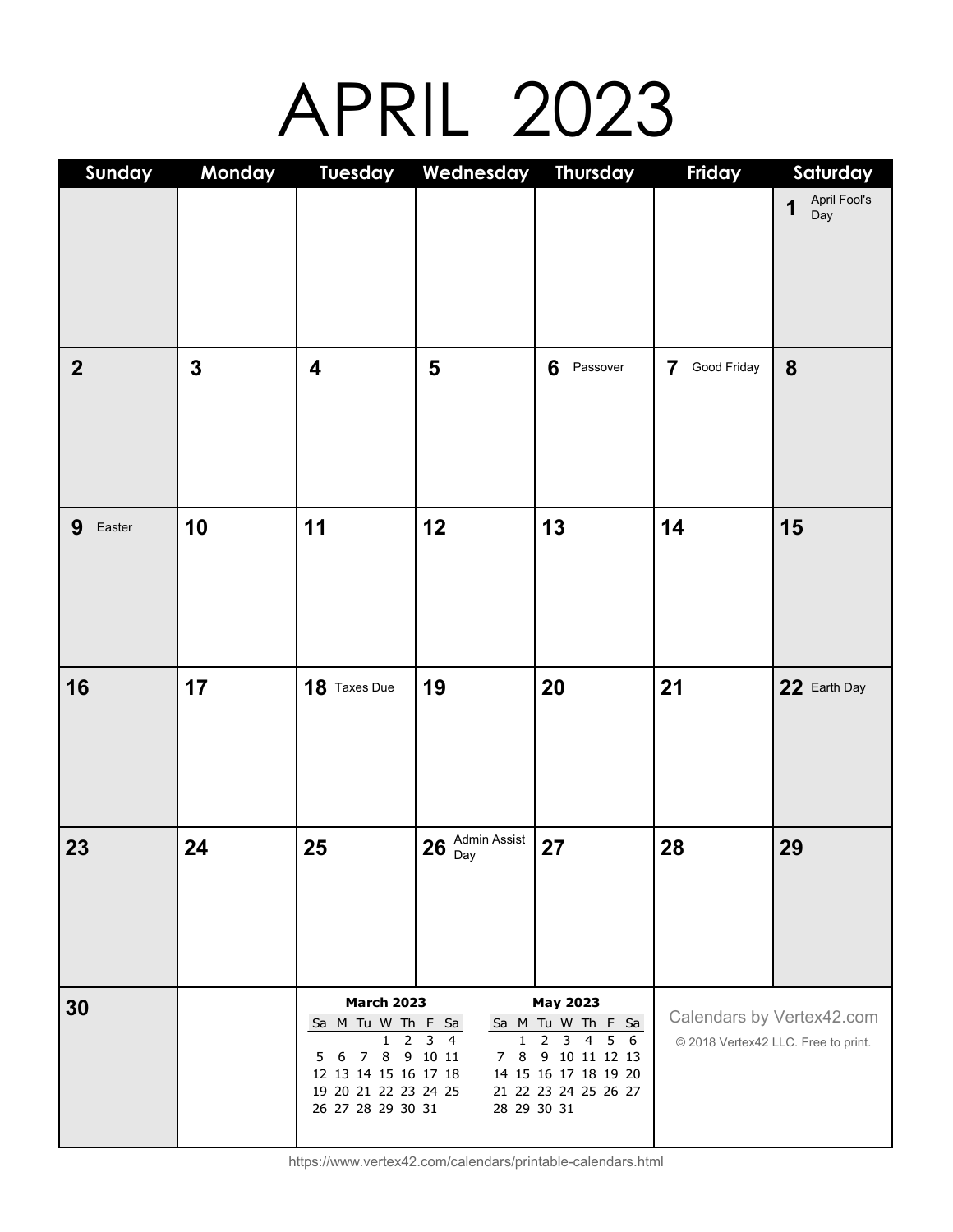## MAY 2023

| Sunday          | Monday               | <b>Tuesday</b>                                                                                                                                                | Wednesday Thursday                  |                                                                                                                                                                | Friday                | Saturday                                                         |
|-----------------|----------------------|---------------------------------------------------------------------------------------------------------------------------------------------------------------|-------------------------------------|----------------------------------------------------------------------------------------------------------------------------------------------------------------|-----------------------|------------------------------------------------------------------|
|                 | 1                    | $\mathbf{2}$                                                                                                                                                  | $\mathbf{3}$                        | $\overline{\mathbf{4}}$                                                                                                                                        | Cinco de<br>5<br>Mayo | $6\phantom{1}6$                                                  |
| $\overline{7}$  | 8                    | 9                                                                                                                                                             | 10                                  | 11                                                                                                                                                             | 12                    | 13                                                               |
| 14 Mother's Day | 15                   | 16                                                                                                                                                            | 17                                  | 18                                                                                                                                                             | 19                    | Armed Forces<br>20<br>Day                                        |
| 21              | 22                   | 23                                                                                                                                                            | 24                                  | 25                                                                                                                                                             | 26                    | 27                                                               |
| 28 Pentecost    | $29$ Memorial Day 30 |                                                                                                                                                               | 31                                  |                                                                                                                                                                |                       |                                                                  |
|                 |                      | <b>April 2023</b><br>Sa M Tu W Th F Sa<br>$6\overline{6}$<br>4<br>5<br>2<br>3<br>10 11 12 13 14 15<br>9<br>16 17 18 19 20 21 22<br>23 24 25 26 27 28 29<br>30 | 1.<br>8<br>$\overline{7}$<br>4<br>5 | <b>June 2023</b><br>Sa M Tu W Th F Sa<br>3<br>2<br>1.<br>8<br>9 10<br>$\overline{7}$<br>6<br>11 12 13 14 15 16 17<br>18 19 20 21 22 23 24<br>25 26 27 28 29 30 |                       | Calendars by Vertex42.com<br>© 2018 Vertex42 LLC. Free to print. |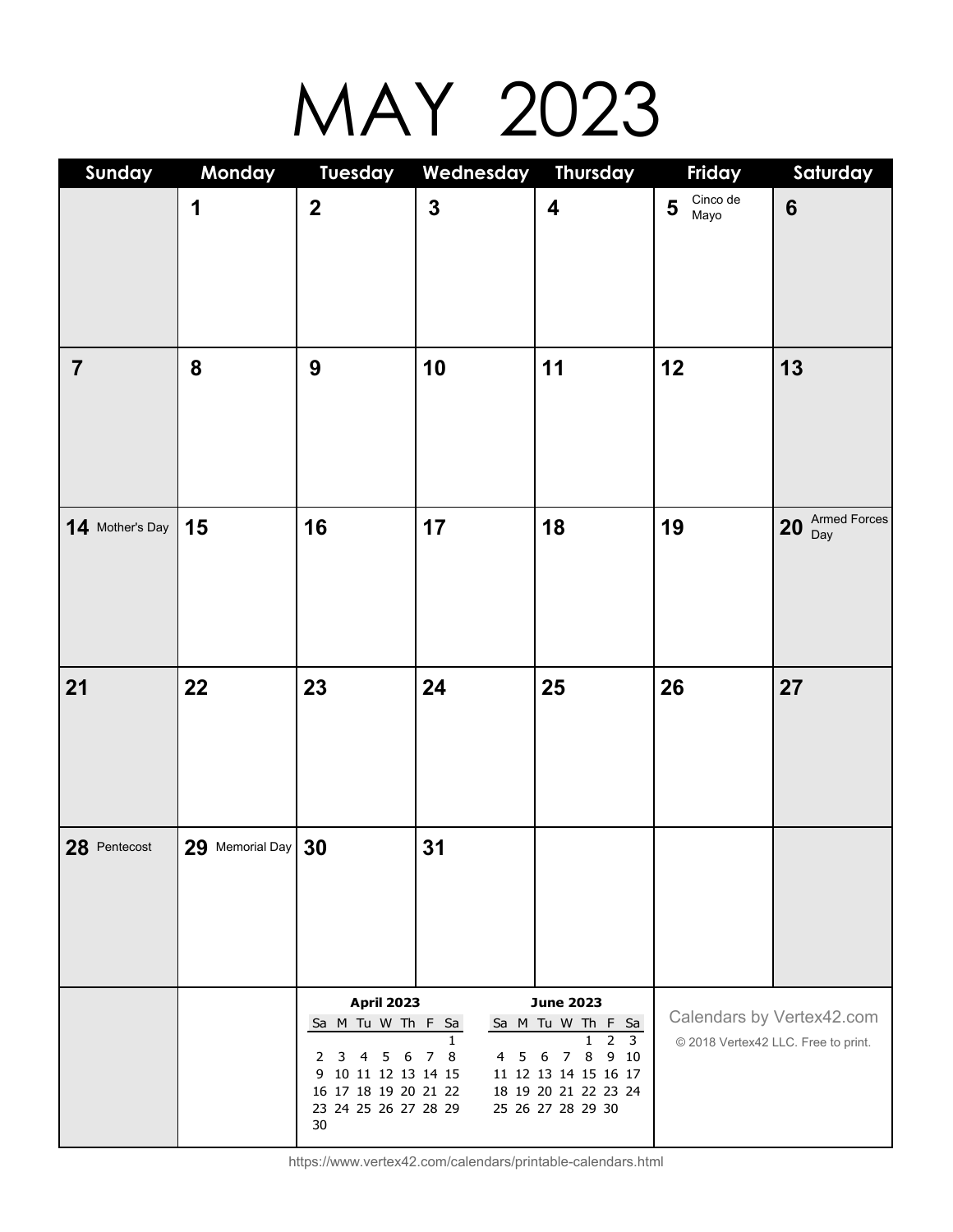# JUNE 2023

| Sunday                  | Monday | <b>Tuesday</b>                                                                                                                                                   | Wednesday                                     | Thursday                                                                                                                                                          | Friday                              | Saturday                  |
|-------------------------|--------|------------------------------------------------------------------------------------------------------------------------------------------------------------------|-----------------------------------------------|-------------------------------------------------------------------------------------------------------------------------------------------------------------------|-------------------------------------|---------------------------|
|                         |        |                                                                                                                                                                  |                                               | 1                                                                                                                                                                 | $\overline{\mathbf{2}}$             | $\overline{\mathbf{3}}$   |
| $\overline{\mathbf{4}}$ | 5      | $6\phantom{1}$                                                                                                                                                   | $\overline{7}$                                | 8                                                                                                                                                                 | $\boldsymbol{9}$                    | 10                        |
| 11                      | 12     | 13                                                                                                                                                               | 14 Flag Day                                   | 15                                                                                                                                                                | 16                                  | 17                        |
| 18 Father's Day         | 19     | 20                                                                                                                                                               | 21 June Solstice                              | 22                                                                                                                                                                | 23                                  | 24                        |
| 25                      | 26     | 27                                                                                                                                                               | 28                                            | 29                                                                                                                                                                | 30                                  |                           |
|                         |        | <b>May 2023</b><br>Sa M Tu W Th F Sa<br>$\overline{4}$<br>1.<br>2<br>3<br>9 10 11 12 13<br>8<br>7<br>14 15 16 17 18 19 20<br>21 22 23 24 25 26 27<br>28 29 30 31 | $\overline{5}$<br>- 6<br>2<br>3<br>9<br>30 31 | <b>July 2023</b><br>Sa M Tu W Th F Sa<br>$\mathbf{1}$<br>$5\quad 6$<br>7 8<br>$\overline{4}$<br>10 11 12 13 14 15<br>16 17 18 19 20 21 22<br>23 24 25 26 27 28 29 | © 2018 Vertex42 LLC. Free to print. | Calendars by Vertex42.com |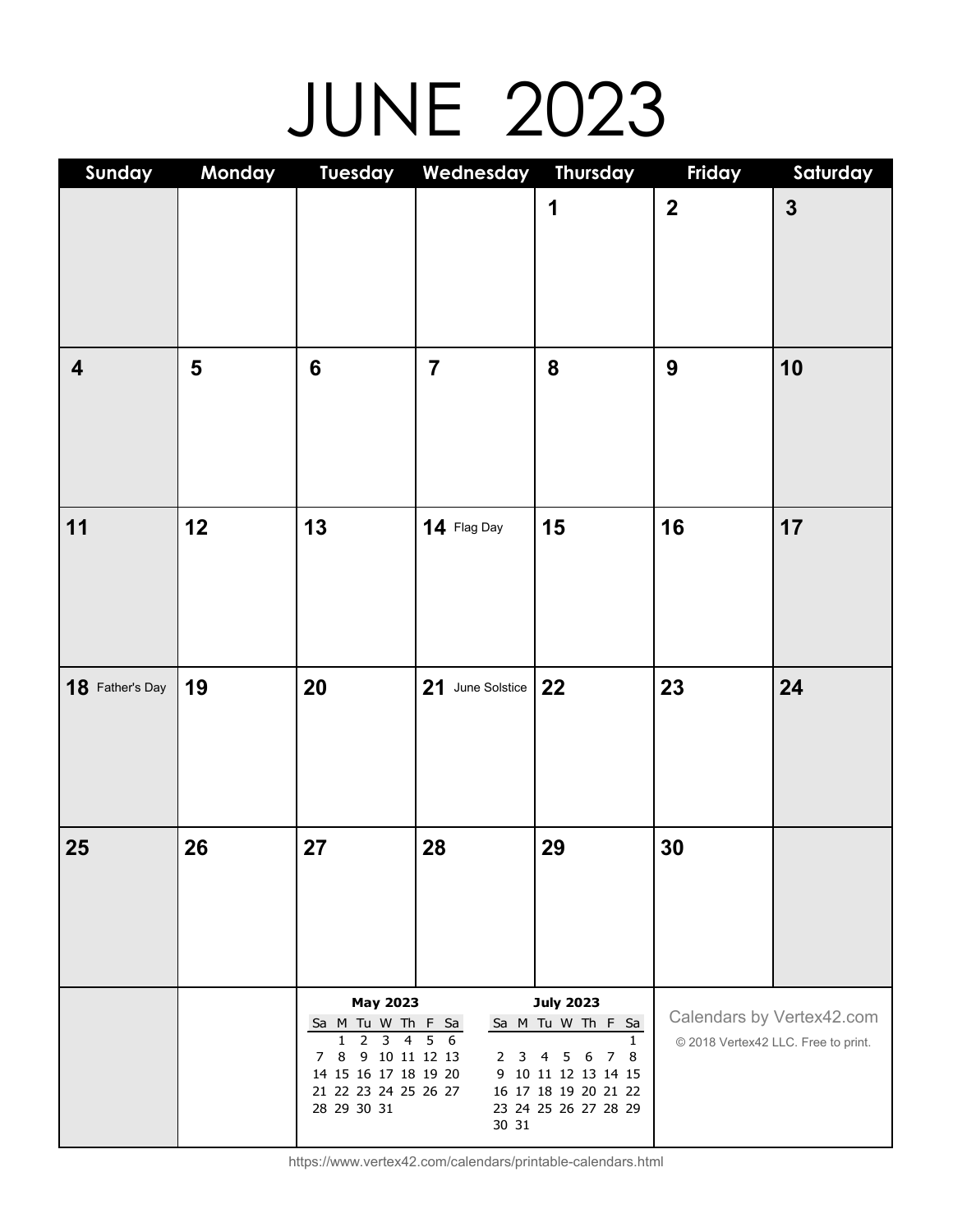# JULY 2023

| Sunday           | Monday       | <b>Tuesday</b>                                                                                                                  | Wednesday                                 | <b>Thursday</b>                                                                                                                                                                 | Friday         | Saturday                                                         |
|------------------|--------------|---------------------------------------------------------------------------------------------------------------------------------|-------------------------------------------|---------------------------------------------------------------------------------------------------------------------------------------------------------------------------------|----------------|------------------------------------------------------------------|
|                  |              |                                                                                                                                 |                                           |                                                                                                                                                                                 |                | 1                                                                |
| $\boldsymbol{2}$ | $\mathbf{3}$ | Independence<br>$\overline{\mathbf{4}}$<br>Day                                                                                  | 5                                         | $6\phantom{1}6$                                                                                                                                                                 | $\overline{7}$ | 8                                                                |
| 9                | 10           | 11                                                                                                                              | 12                                        | 13                                                                                                                                                                              | 14             | 15                                                               |
| 16               | 17           | 18                                                                                                                              | 19                                        | 20                                                                                                                                                                              | 21             | 22                                                               |
| 23 Parents' Day  | 24           | 25                                                                                                                              | 26                                        | 27                                                                                                                                                                              | 28             | 29                                                               |
| 30               | 31           | <b>June 2023</b><br>Sa M Tu W Th F Sa<br>1.<br>6<br>4<br>5<br>11 12 13 14 15 16 17<br>18 19 20 21 22 23 24<br>25 26 27 28 29 30 | 3<br>2<br>7 8 9 10<br>$\overline{7}$<br>6 | August 2023<br>Sa M Tu W Th F Sa<br>$5\overline{5}$<br>2<br>$3 \quad 4$<br>1<br>$8\phantom{.0}$<br>9 10 11 12<br>13 14 15 16 17 18 19<br>20 21 22 23 24 25 26<br>27 28 29 30 31 |                | Calendars by Vertex42.com<br>© 2018 Vertex42 LLC. Free to print. |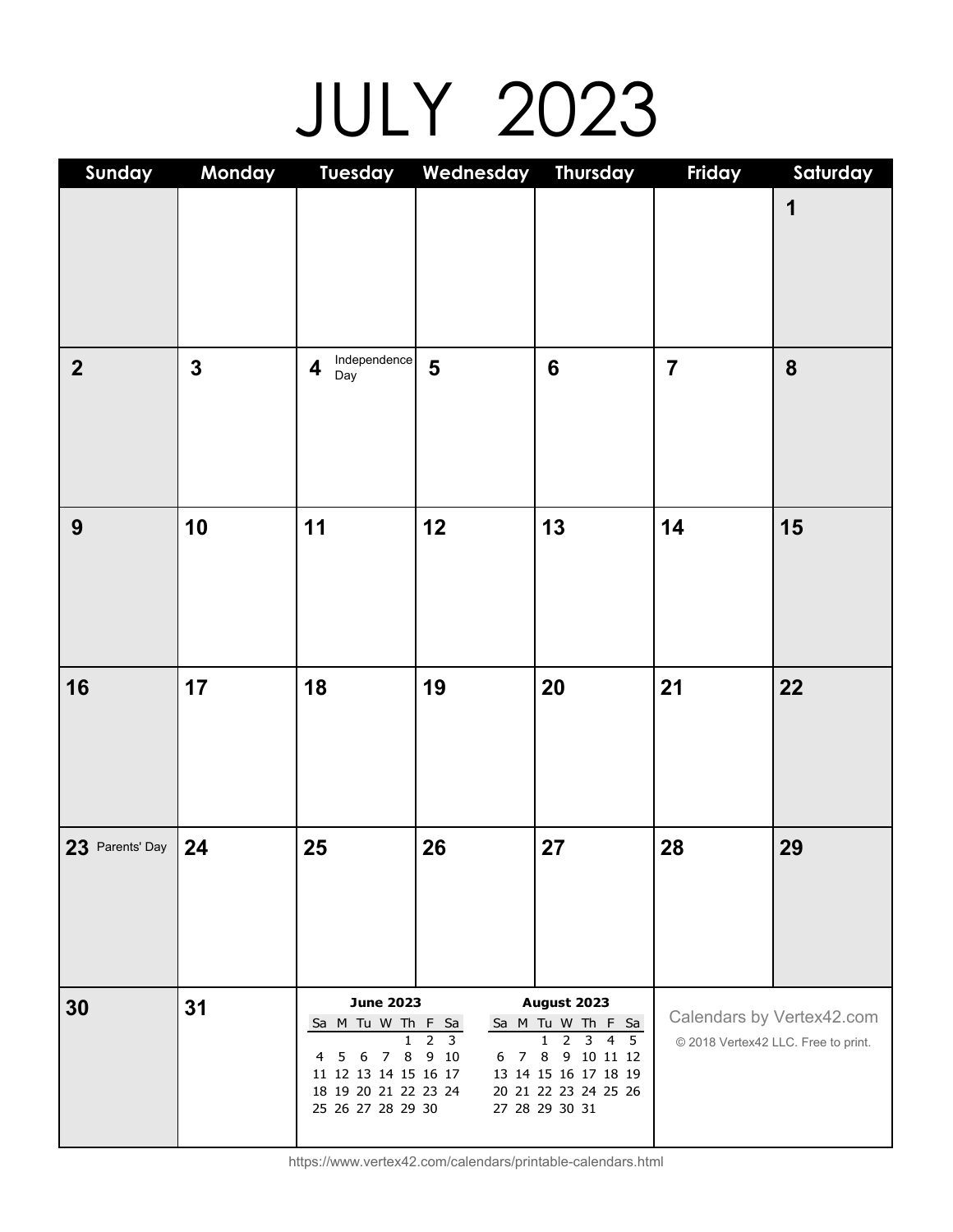# AUGUST 2023

| Sunday         | Monday         | <b>Tuesday</b>                                                                                                                                    | Wednesday                   | Thursday                                                                                                                                                               | Friday                  | Saturday                                                         |
|----------------|----------------|---------------------------------------------------------------------------------------------------------------------------------------------------|-----------------------------|------------------------------------------------------------------------------------------------------------------------------------------------------------------------|-------------------------|------------------------------------------------------------------|
|                |                | 1                                                                                                                                                 | $\mathbf{2}$                | $\mathbf{3}$                                                                                                                                                           | $\overline{\mathbf{4}}$ | $\overline{\mathbf{5}}$                                          |
| $6\phantom{1}$ | $\overline{7}$ | 8                                                                                                                                                 | $\boldsymbol{9}$            | 10                                                                                                                                                                     | 11                      | 12                                                               |
| 13             | 14             | 15                                                                                                                                                | 16                          | 17                                                                                                                                                                     | 18                      | 19 Aviation Day                                                  |
| 20             | 21             | 22                                                                                                                                                | 23                          | 24                                                                                                                                                                     | 25                      | 26                                                               |
| 27             | 28             | 29                                                                                                                                                | 30                          | 31                                                                                                                                                                     |                         |                                                                  |
|                |                | <b>July 2023</b><br>Sa M Tu W Th F Sa<br>6<br>2<br>3<br>4<br>5<br>10 11 12 13 14 15<br>9<br>16 17 18 19 20 21 22<br>23 24 25 26 27 28 29<br>30 31 | 1<br>8<br>3<br>7<br>4<br>10 | September 2023<br>Sa M Tu W Th F Sa<br>$\overline{2}$<br>1.<br>8<br>$\overline{7}$<br>9<br>6<br>5<br>11 12 13 14 15 16<br>17 18 19 20 21 22 23<br>24 25 26 27 28 29 30 |                         | Calendars by Vertex42.com<br>© 2018 Vertex42 LLC. Free to print. |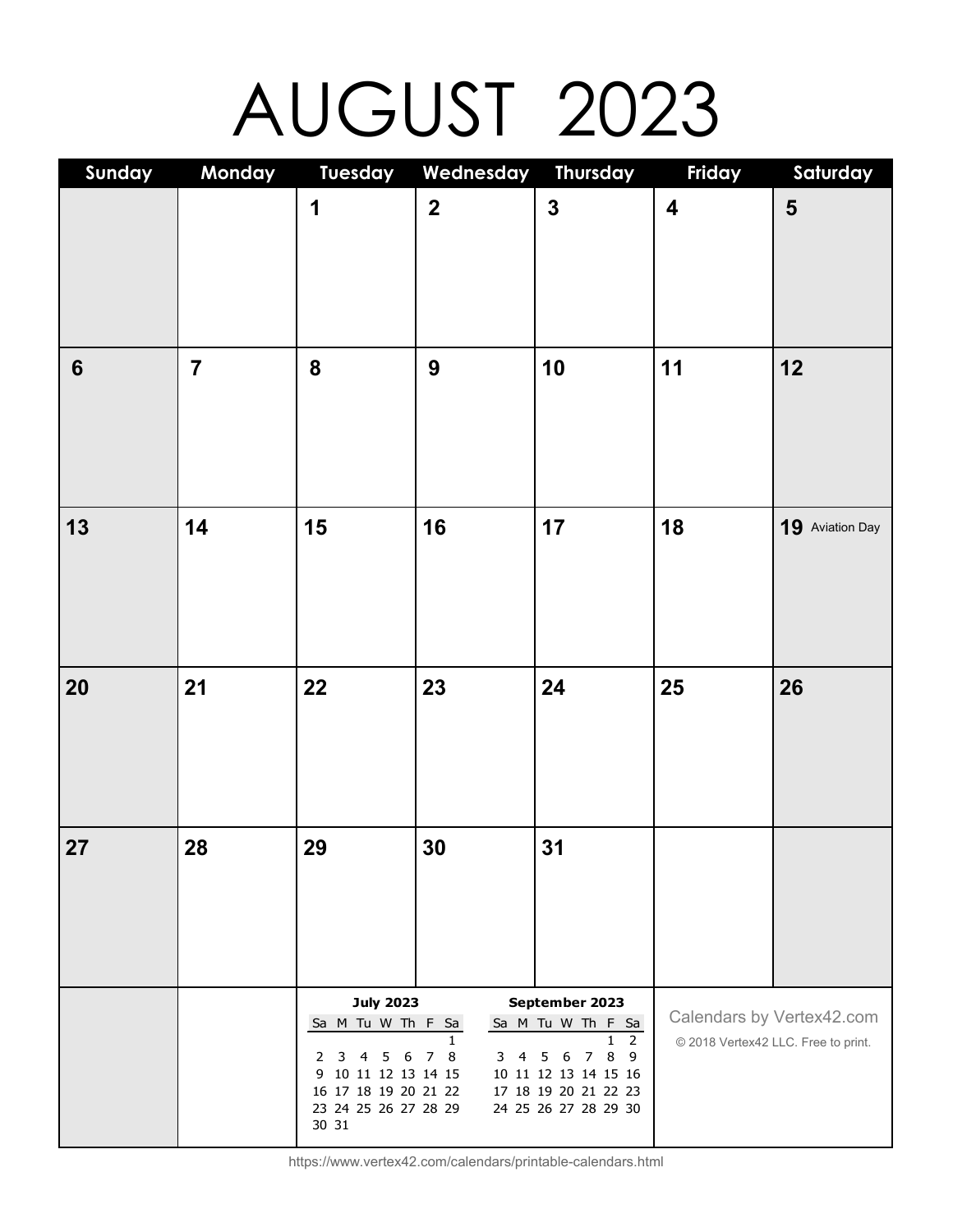## SEPTEMBER 2023

| Sunday                    | Monday         | <b>Tuesday</b>                                                                                                                    | Wednesday                                                               | Thursday                                                                                                                                             | Friday | Saturday                                                         |
|---------------------------|----------------|-----------------------------------------------------------------------------------------------------------------------------------|-------------------------------------------------------------------------|------------------------------------------------------------------------------------------------------------------------------------------------------|--------|------------------------------------------------------------------|
|                           |                |                                                                                                                                   |                                                                         |                                                                                                                                                      | 1      | $\overline{2}$                                                   |
| $\mathbf{3}$              | 4 Labor Day    | 5                                                                                                                                 | $6\phantom{1}$                                                          | $\overline{7}$                                                                                                                                       | 8      | 9                                                                |
| Grandparents<br>10<br>Day | 11 Patriot Day | 12                                                                                                                                | 13                                                                      | 14                                                                                                                                                   | 15     | Rosh<br>Hashanah<br>16                                           |
| Constitution<br>17<br>Day | 18             | 19                                                                                                                                | 20                                                                      | 21                                                                                                                                                   | 22     | $23$ $\frac{\text{Autumnal}}{\text{equinox}}$                    |
| 24                        | 25 Yom Kippur  | 26                                                                                                                                | 27                                                                      | 28                                                                                                                                                   | 29     | 30                                                               |
|                           |                | August 2023<br>Sa M Tu W Th F Sa<br>3<br>2<br>1.<br>8<br>7<br>6<br>13 14 15 16 17 18 19<br>20 21 22 23 24 25 26<br>27 28 29 30 31 | 5<br>$\overline{4}$<br>2<br>$\mathbf{1}$<br>9 10 11 12<br>8<br>29 30 31 | October 2023<br>Sa M Tu W Th F Sa<br>3<br>$\overline{4}$<br>56<br>$\overline{7}$<br>9 10 11 12 13 14<br>15 16 17 18 19 20 21<br>22 23 24 25 26 27 28 |        | Calendars by Vertex42.com<br>© 2018 Vertex42 LLC. Free to print. |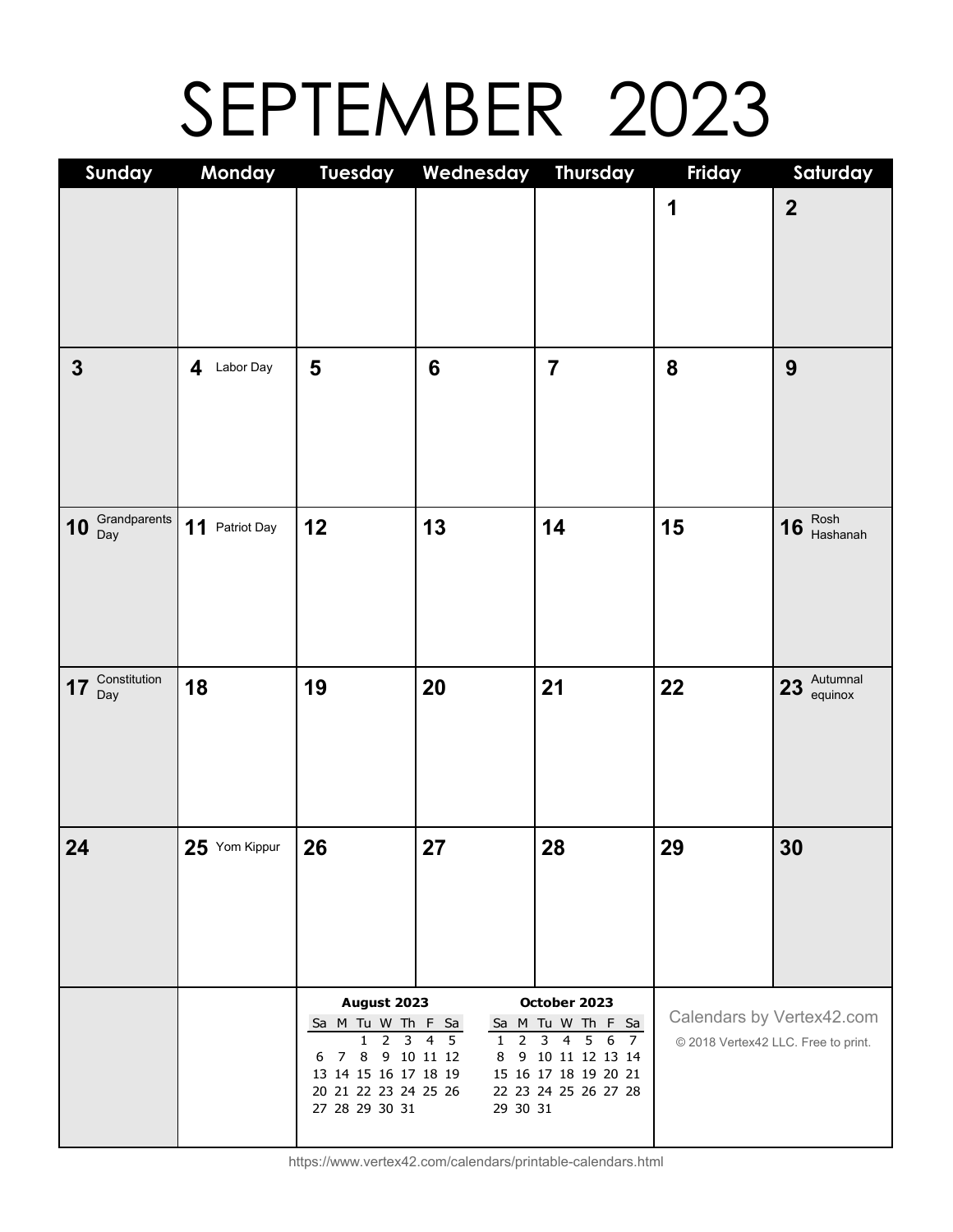# OCTOBER 2023

| Sunday           | Monday               | <b>Tuesday</b>                               | Wednesday Thursday                       |                                                       | Friday         | Saturday                            |
|------------------|----------------------|----------------------------------------------|------------------------------------------|-------------------------------------------------------|----------------|-------------------------------------|
| 1                | $\mathbf 2$          | $\mathbf{3}$                                 | $\overline{\mathbf{4}}$                  | 5                                                     | $6\phantom{1}$ | $\overline{7}$                      |
|                  |                      |                                              |                                          |                                                       |                |                                     |
|                  |                      |                                              |                                          |                                                       |                |                                     |
|                  |                      |                                              |                                          |                                                       |                |                                     |
|                  |                      |                                              |                                          |                                                       |                |                                     |
| $\boldsymbol{8}$ | Columbus<br>9<br>Day | 10                                           | 11                                       | 12                                                    | 13             | 14                                  |
|                  |                      |                                              |                                          |                                                       |                |                                     |
|                  |                      |                                              |                                          |                                                       |                |                                     |
|                  |                      |                                              |                                          |                                                       |                |                                     |
| 15               | 16 Boss's Day        | 17                                           | 18                                       | 19                                                    | 20             | 21 Sweetest Day                     |
|                  |                      |                                              |                                          |                                                       |                |                                     |
|                  |                      |                                              |                                          |                                                       |                |                                     |
|                  |                      |                                              |                                          |                                                       |                |                                     |
|                  |                      |                                              |                                          |                                                       |                |                                     |
| 22               | 23                   | United<br>Nations Day<br>24                  | 25                                       | 26                                                    | 27             | 28                                  |
|                  |                      |                                              |                                          |                                                       |                |                                     |
|                  |                      |                                              |                                          |                                                       |                |                                     |
|                  |                      |                                              |                                          |                                                       |                |                                     |
| 29               |                      |                                              |                                          |                                                       |                |                                     |
|                  | 30                   | 31 Halloween                                 |                                          |                                                       |                |                                     |
|                  |                      |                                              |                                          |                                                       |                |                                     |
|                  |                      |                                              |                                          |                                                       |                |                                     |
|                  |                      |                                              |                                          |                                                       |                |                                     |
|                  |                      | September 2023                               |                                          | November 2023                                         |                |                                     |
|                  |                      | Sa M_Tu W_Th F_Sa                            |                                          | Sa M Tu W Th F Sa                                     |                | Calendars by Vertex42.com           |
|                  |                      | - 6<br>$\overline{7}$<br>3<br>4<br>5         | 2<br>1.<br>8<br>$\overline{9}$<br>6<br>5 | $\overline{2}$<br>$3\overline{4}$<br>1<br>7 8 9 10 11 |                | © 2018 Vertex42 LLC. Free to print. |
|                  |                      | 11 12 13 14 15 16<br>10                      |                                          | 12 13 14 15 16 17 18                                  |                |                                     |
|                  |                      | 17 18 19 20 21 22 23<br>24 25 26 27 28 29 30 |                                          | 19 20 21 22 23 24 25<br>26 27 28 29 30                |                |                                     |
|                  |                      |                                              |                                          |                                                       |                |                                     |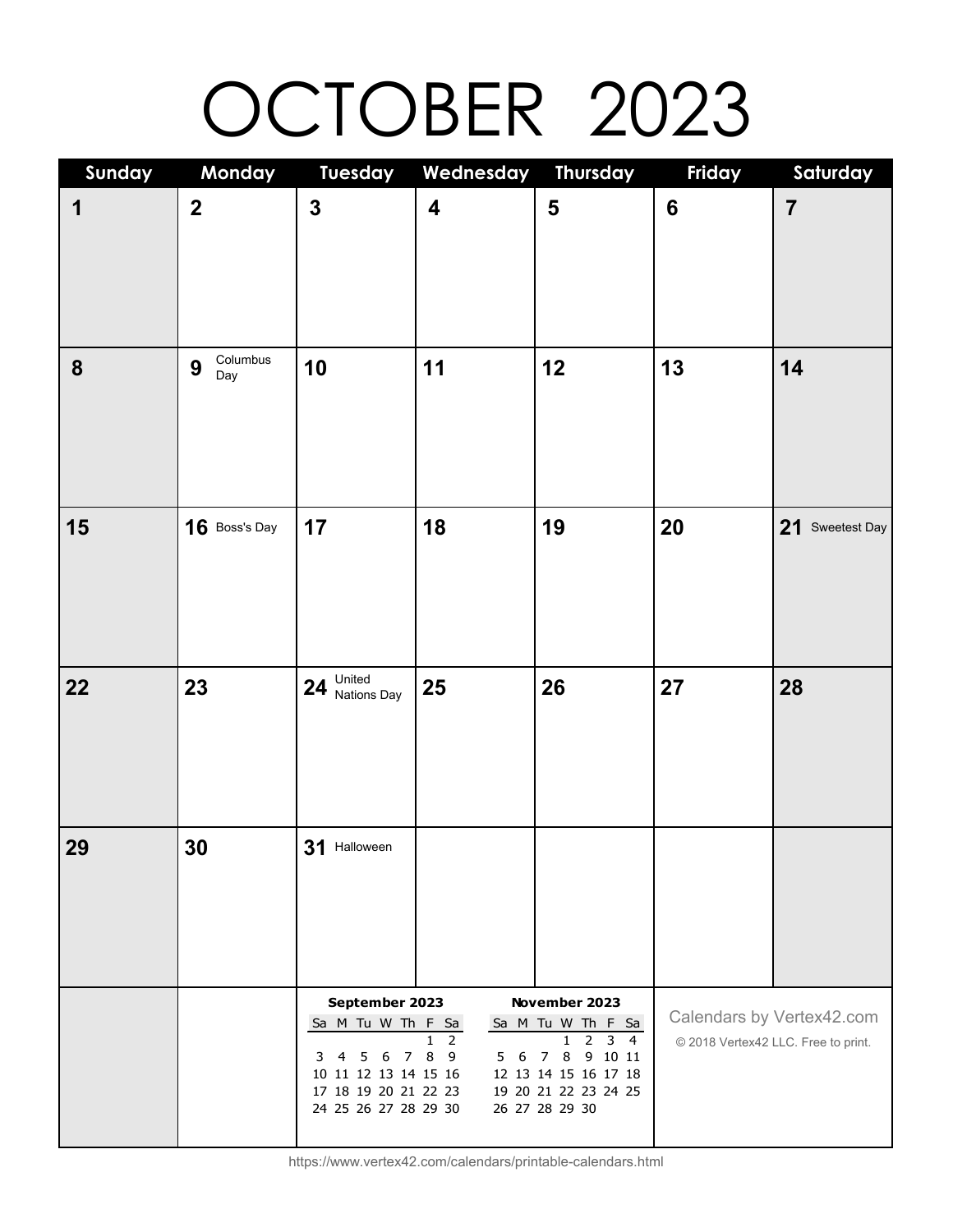## NOVEMBER 2023

| Sunday                  | Monday         | <b>Tuesday</b>                                              | Wednesday Thursday |                                                        | Friday       | Saturday                            |
|-------------------------|----------------|-------------------------------------------------------------|--------------------|--------------------------------------------------------|--------------|-------------------------------------|
|                         |                |                                                             | $\mathbf 1$        | $\mathbf{2}$                                           | $\mathbf{3}$ | $\overline{\mathbf{4}}$             |
|                         |                |                                                             |                    |                                                        |              |                                     |
| Daylight<br>5<br>Saving | $6\phantom{1}$ | $\overline{7}$                                              | 8                  | 9                                                      | 10           | 11 Veterans Day                     |
|                         |                |                                                             |                    |                                                        |              |                                     |
| 12                      | 13             | 14                                                          | 15                 | 16                                                     | 17           | 18                                  |
|                         |                |                                                             |                    |                                                        |              |                                     |
| 19                      | 20             | 21                                                          | 22                 | 23 Thanksgiving                                        | 24           | 25                                  |
|                         |                |                                                             |                    |                                                        |              |                                     |
| 26                      | 27             | 28                                                          | 29                 | 30                                                     |              |                                     |
|                         |                |                                                             |                    |                                                        |              |                                     |
|                         |                | October 2023                                                |                    | December 2023                                          |              |                                     |
|                         |                | Sa M Tu W Th F Sa                                           |                    | Sa M Tu W Th F Sa                                      |              | Calendars by Vertex42.com           |
|                         |                | $\overline{4}$<br>5<br>2<br>3<br>1<br>9 10 11 12 13 14<br>8 | 6<br>7<br>3<br>4   | $\overline{2}$<br>1<br>8 9<br>6<br>$\overline{7}$<br>5 |              | © 2018 Vertex42 LLC. Free to print. |
|                         |                | 15 16 17 18 19 20 21<br>22 23 24 25 26 27 28                |                    | 10 11 12 13 14 15 16<br>17 18 19 20 21 22 23           |              |                                     |
|                         |                | 29 30 31                                                    | 31                 | 24 25 26 27 28 29 30                                   |              |                                     |